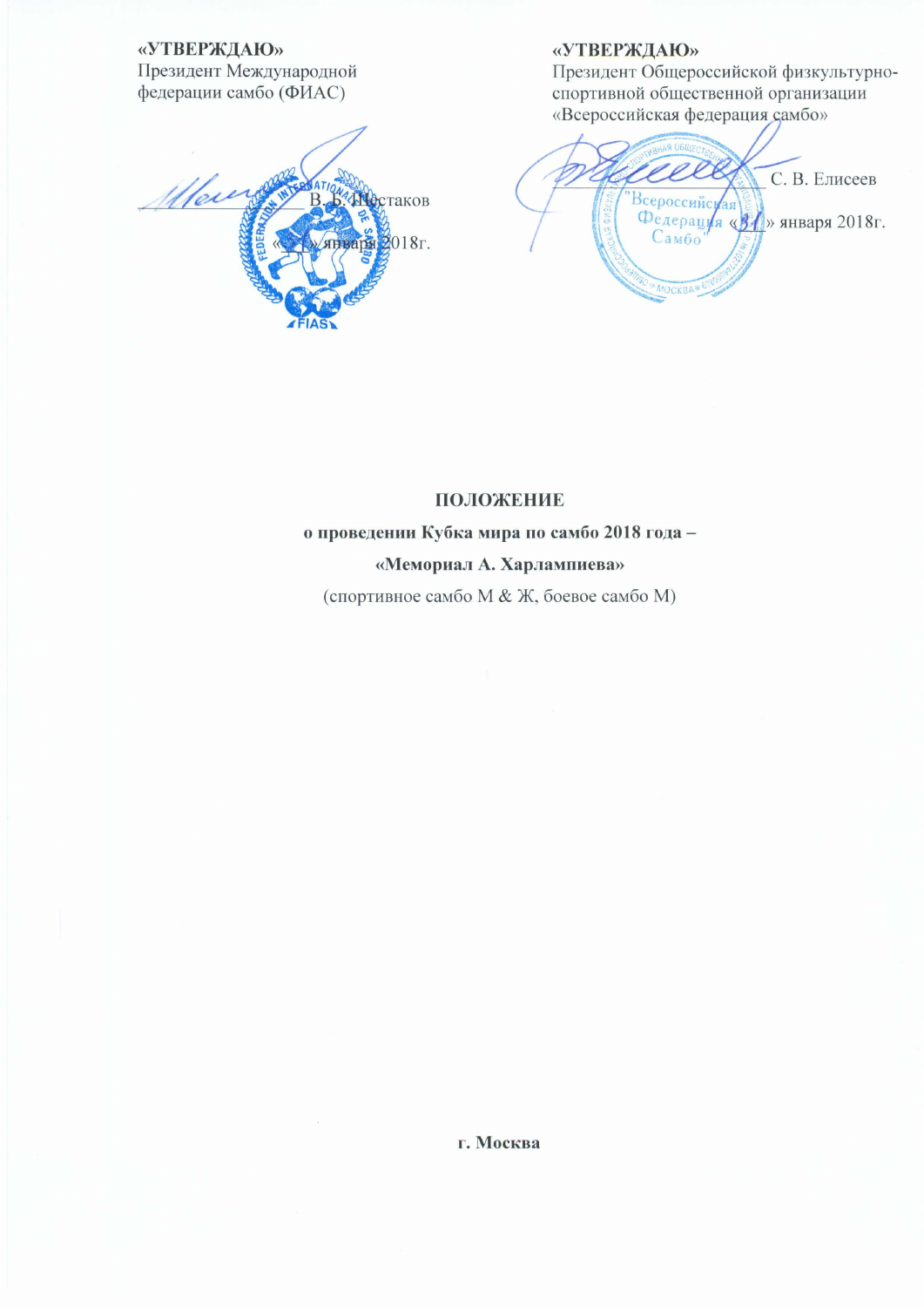## 1. Цели соревнований

- популяризация самбо в мире:
- повышение мастерства спортсменов;
- укрепление дружественных спортивных связей.

## 2. Сроки и место проведения

Кубок мира по самбо – «Мемориал А. Харлампиева» (спортивное самбо М & Ж, боевое самбо М) (далее – Соревнование или Мероприятие) проводится в городе Москва с 22 марта по 25 марта 2018 г., в т.ч. день приезда 22 марта 2018 г., день отъезда – 25 марта 2018 г.

## 3. Руководство проведением соревнований

Общее руководство подготовкой и проведением Соревнований осуществляет Международная федерация самбо (ФИАС) (далее – ФИАС), Министерство спорта Российской Федерации (далее – Минспорта России), Общероссийская физкультурноспортивная общественная организация «Всероссийская федерация самбо» (далее -Федерация), Департамент физической культуры и спорта города Москвы (далее -Москомспорта) и Региональная общественная организация «Федерация самбо Москвы» (далее – Федерация самбо Москвы).

Полномочия Минспорта России как организатора международных соревнований осуществляет Федеральное государственное автономное учреждение «Управление по организации и проведению спортивных мероприятий».

Непосредственное проведение соревнований возлагается на Федерацию и судейскую коллегию, утвержденную Международной федерацией самбо (ФИАС).

## 4. Участники соревнований и условия проведения

Соревнования проводятся в соответствии с Регламентом организации и проведения официальных соревнований ФИАС (спортивно-организационные правила) (далее -Регламент).

Соревнования проводятся в следующих весовых категориях:

- спортивное самбо (мужчины) 52, 57, 62, 68, 74, 82, 90, 100, свыше 100 кг;
- спортивное самбо (женщины) 48, 52, 56, 60, 64, 68, 72, 80, свыше 80 кг;
- боевое самбо (мужчины) 52, 57, 62, 68, 74, 82, 90, 100, свыше 100 кг.

В Соревнованиях участвуют спортсмены (не моложе 1999 г.р.) сборных команд, представляющих национальные федерации самбо, являющиеся членами ФИАС.

Состав делегации – 32 чел., в т.ч. спортсмены – 27 чел., тренеры – 3 чел., врачи – 1 чел., руководитель команды - 1 чел.

Количество спортсменов от страны не более 1 в каждой весовой категории.

Регистрация команд на соревнования осуществляется через онлайн-систему ФИАС по оформлению лицензий и регистрации на соревнования по адресу: http://registration.sambofias.org/. Для входа в личный кабинет каждой НФС необходимо получить логин и пароль к системе. Допуск спортсменов осуществляется только через систему ФИАС по оформлению лицензий и регистрации на соревнования. Стоимость лицензии – 35 \$ США.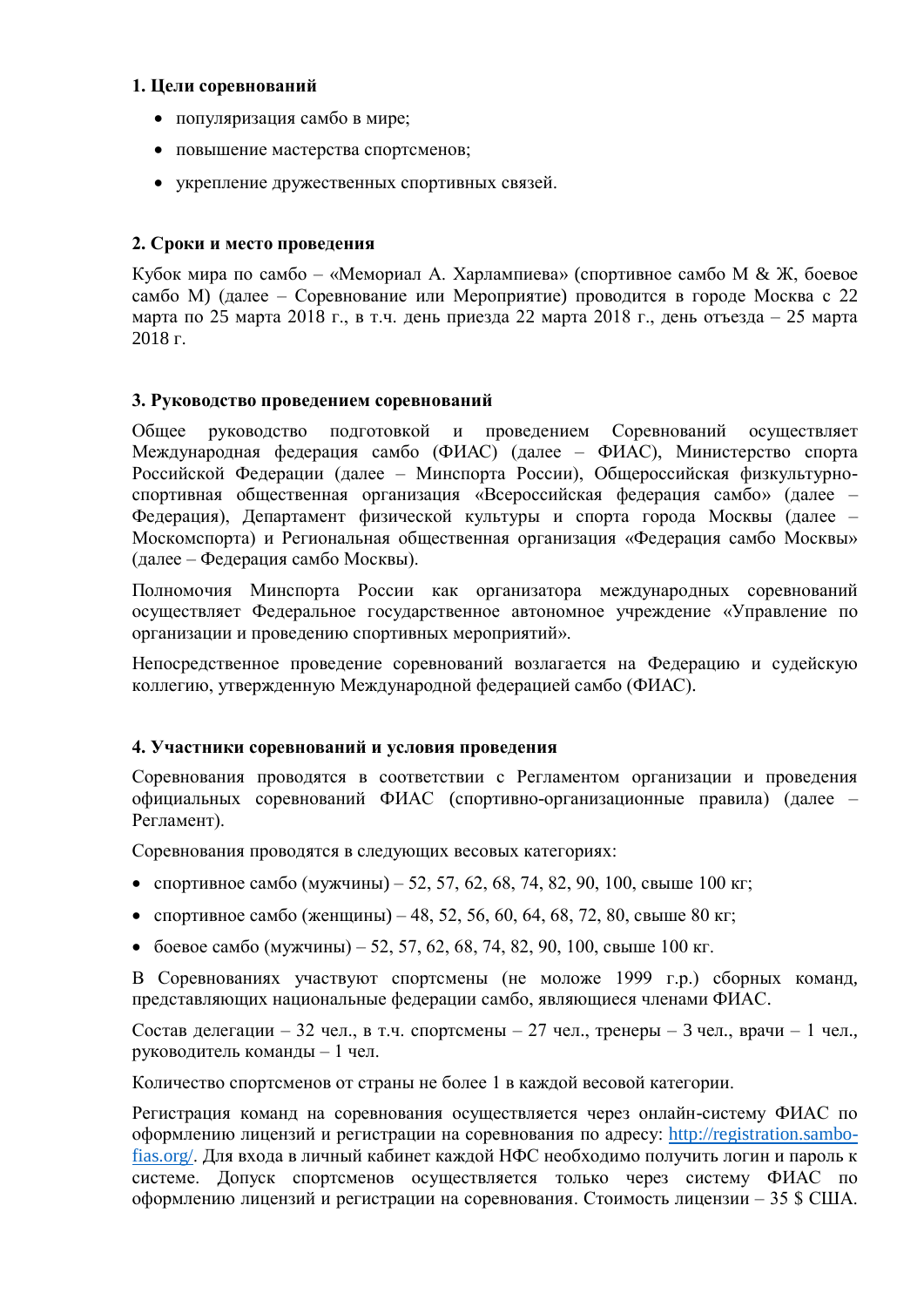По вопросам регистрации можно обращаться в офис ФИАС: тел.+7 (495) 411-61-37, info@sambo-fias.com.

## 5. Аккредитация

Во время прохождения процедуры аккредитации руководители команд-участниц Соревнований предоставляют Казначею ФИАС или уполномоченному им лицу документы, подтверждающие оплату национальной федерацией самбо годового членского взноса ФИАС (платежное поручение с отметкой банка о списании денежных средств).

## 6. Страхование участников

Участие в Соревнованиях осуществляется только при наличии подтверждающих документов о страховании жизни и здоровья от несчастных случаев на каждого участника.

Оригинал страховки предоставляется в оргкомитет.

Страхование участников соревнований производится за счет национальных федераций самбо, сборные команды которых участвуют в Соревнованиях.

## 7. Анти-лопинг

Антидопинговый контроль осуществляется официальным национальным антидопинговым агентством, аккредитованным ВАДА. Выбор спортсменов будет производиться в соответствии с Антидопинговыми положениями ФИАС 2015 г., базирующимися на кодексе ВАДА 2015 г. С момента получения уведомления до прибытия на пункт проведения допинг-контроля, выбранных спортсменов будет постоянно сопровождать официальный представитель организации. Выбранное лицо (его соответствующий представитель в соответствии с Антидопинговыми положениями ФИАС 2016 г.) может сопровождать спортсмена. Если оргкомитет не предоставит аккредитацию с фотографией, выбранный спортсмен обязан будет предоставить в Пункте проведения допинг-контроля действующий паспорт или документ, удостоверяющий личность. Убедительно просим всех участников планировать дату и время отъезда по окончании соревнований, учитывая тот факт, что любой спортсмен может быть выбран для прохождения допинг тестирования.

### 8. Подведение итогов

Порядок ведения схваток, определение победителей и призеров Соревнований осуществляется в соответствии с международными правилами соревнований по самбо (спортивное и боевое). Соревнования - личные.

### 9. Награждение

Победители и призеры Соревнований в каждой весовой категории награждаются медалями, дипломами и кубками.

Иные организации могут обеспечивать дополнительные награды и памятные призы.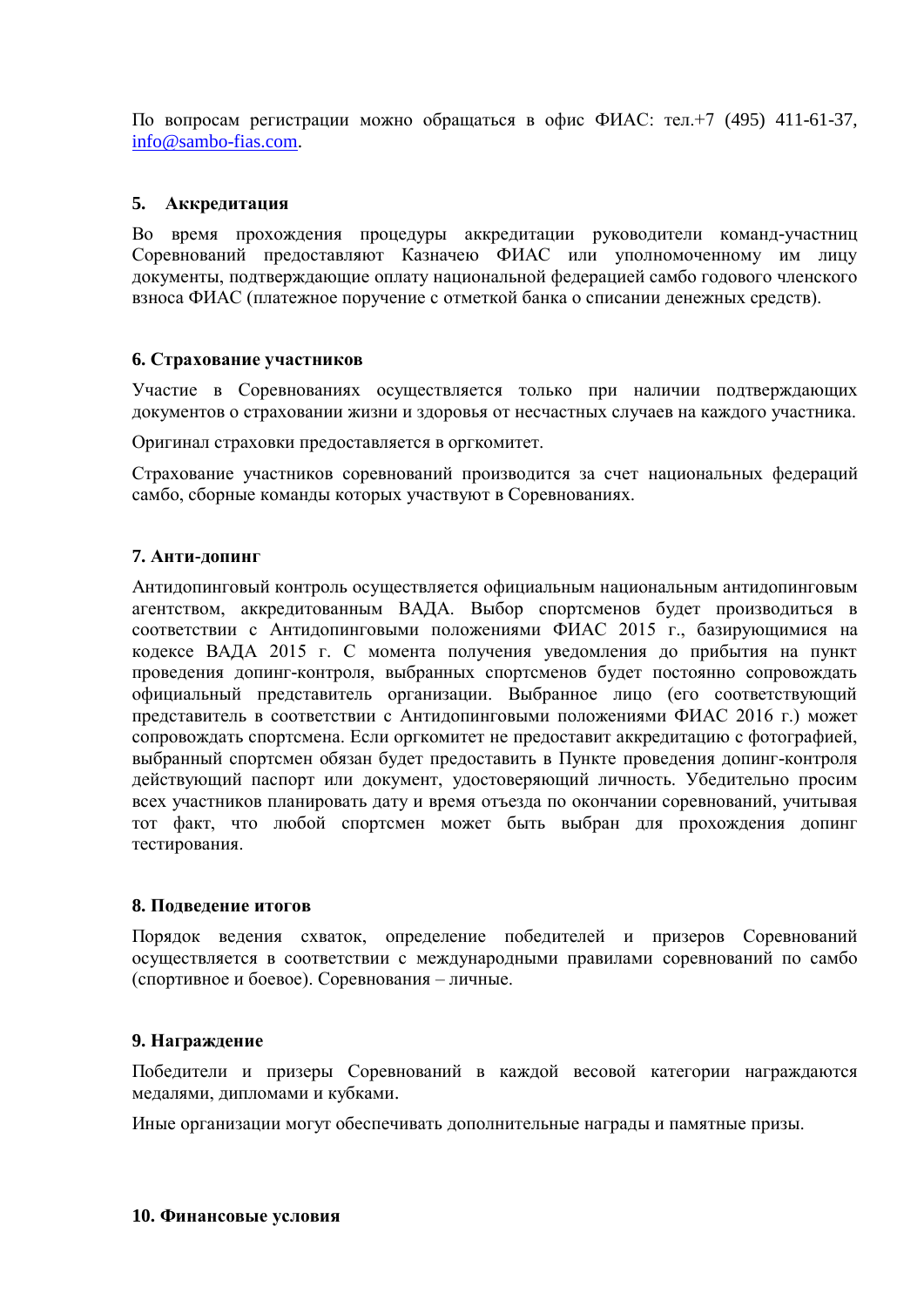Расходы по командированию участников на Соревнования несет командирующая организация.

Руководители спортивных делегаций должны решить все финансовые обязательства с оргкомитетом в день приезда и выполнить все требования аккредитации и произвести оплату из расчета: 100 долларов США в день с человека за проживание и питание (двухразовое); трансфер *аэропорт-отель-зал соревнований-аэропорт* 20 долларов США с человека.

ФИАС обеспечивает оплату проезда главного судьи и главного секретаря соревнований и оплату их работы, из расчета 100 долларов США за каждый день соревнований включая дни приезда и отъезда, а также оплату работы 25 судей, из расчета 50 долларов США за кажлый день соревнований, за исключением дней приезда и отъезда.

## 11. Пресса

Организационный комитет Мероприятия обеспечивает все необходимые условия для работы представителей прессы на Мероприятии в соответствии с Руководством ФИАС по прессе.

Для получения аккредитации представителям СМИ необходимо предварительно заполнить соответствующую форму в разделе «Медиа-центр» - «Аккредитация» на официальном сайте ФИАС www.sambo-fias.org, указав в разделе «Комментарии» название соревнования – Кубок мира по САМБО «Мемориал А. Харлампиева». Форму необходимо заполнить не позднее 18 марта 2018 года.

### 12. Телевидение

Все права на телевизионную трансляцию Мероприятия принадлежат ФИАС. Организационный комитет обеспечивает трансляцию Мероприятия в соответствии с Руководством ФИАС по телевидению.

### 13. Маркетинг и реклама

Организационный комитет Мероприятия гарантирует соблюдение спонсорских прав партнерам и спонсорам ФИАС, предусмотренных в Руководстве ФИАС по маркетингу.

### 14. Обеспечение безопасности

Соревнования проводятся на объекте спорта, включенном во Всероссийский реестр объектов спорта, в соответствии с Федеральным законом от 4 декабря 2007 года № 329-ФЗ «О физической культуре и спорте в Российской Федерации», отвечающем требованиям соответствующих нормативных правовых актов, действующих на территории Российской Федерации и направленных на обеспечение общественного порядка и безопасности участников и зрителей, а также отвечающем требованиям Регламента.

#### 15. Порядок и срок подачи заявок

Заявки на участие в Соревнованиях подаются национальными федерациями самбо не февраля Регламентом. позлнее 20 2018 года соответствии  $\mathbf{c}$  $\bf{B}$